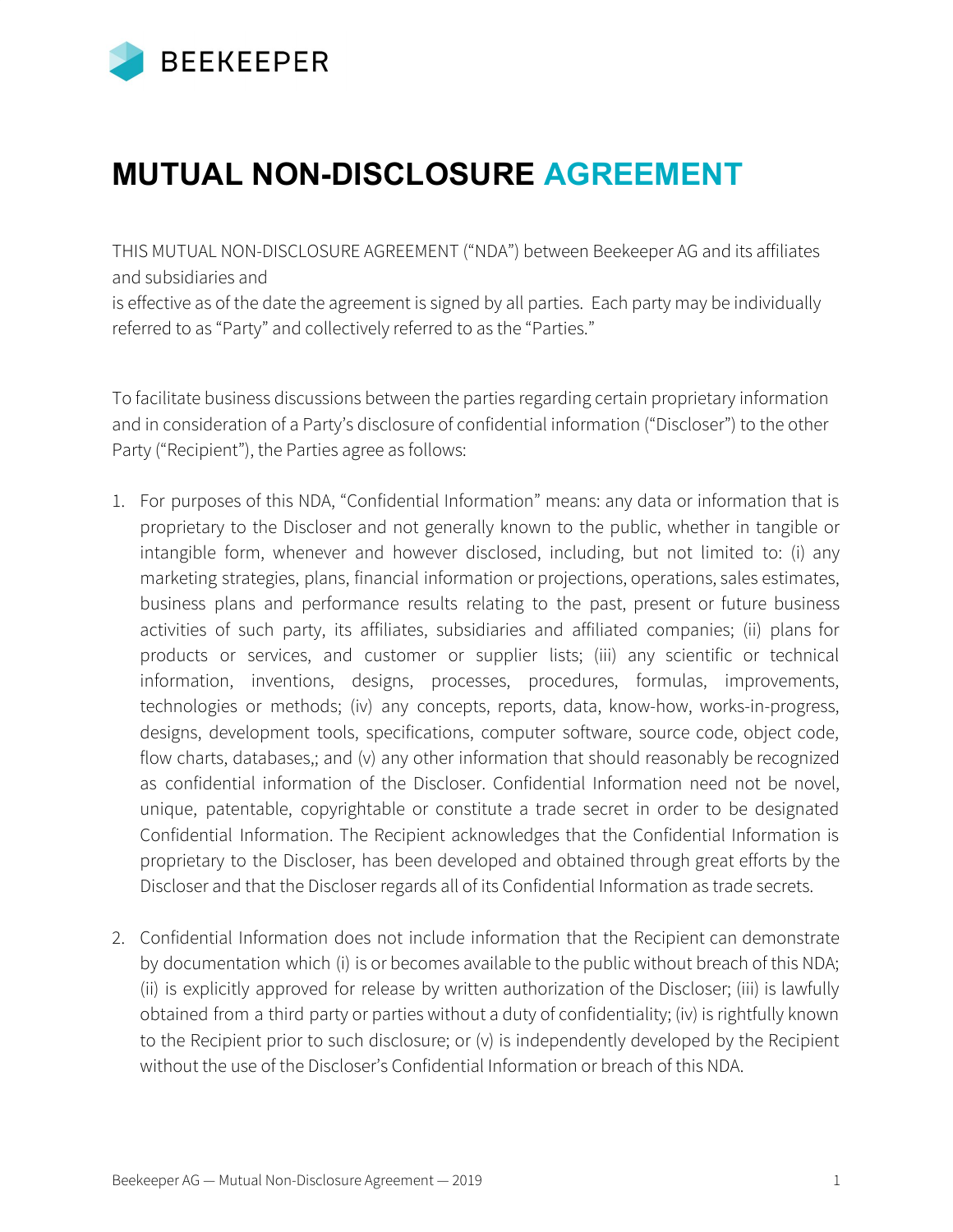

- 3. If the Recipient is required to disclose Confidential Information pursuant to applicable law, statute, regulation, or court order, the Recipient will, to the extent permissible by law, give to the extent practicable, prompt written notice to the Discloser. In the event the Discloser, at its sole expense, seeks to make such disclosure subject to a protective order or other appropriate remedy to preserve confidentiality of the Confidential Information, the Recipient agrees to reasonably cooperate with the Discloser, to the extent practicable. Notwithstanding the foregoing, in the event of the Discloser's failure to timely seek or obtain enforceable protective relief, the Recipient may disclose the Confidential Information requested without liability.
- 4. The Recipient agrees to use the Confidential Information solely in connection with the current or contemplated business relationship between the parties ("Purpose") and not for any purpose other than as authorized by this NDA. No other right or license, whether expressed or implied, in the Confidential Information is granted the Recipient hereunder. Title to the Confidential Information will remain solely with the Discloser. Nothing herein is intended to create nor does it create any legal obligation or relationship between the parties hereto, except for the matters specifically agreed to herein.
- 5. For a period of three (3) years from the date of receipt of Confidential Information from the Discloser, the Recipient will:
	- a. not disclose the other Party's Confidential Information to any third party other than as expressly provided below;
	- b. restrict disclosure of the other Party's Confidential Information to only those employees, agents or consultants who must be directly involved with the Confidential Information for the Purpose and who are bound by confidentiality terms substantially similar to those in this NDA;
	- c. be responsible for any breach of this NDA by any employees, agents or consultants as if the Recipient itself had made such a breach;
	- d. use the same degree of care as for their own information of equal importance, but at least use reasonable care, in safeguarding against disclosure of Confidential Information;
	- e. promptly notify the Discloser upon discovery of any unauthorized use or disclosure of the Confidential Information and prevent further unauthorized actions or other breach of this NDA; and
	- f. use Confidential Information only in connection with the Purpose.
	- g. within 10 days of receipt of the Discloser's written request, the Recipient will return to the Discloser or certify the destruction of all documents and electronic or other media bearing Confidential Information, except that to the extent there is Confidential Information of the Discloser in the electronic back-up files of the Recipient, the Recipient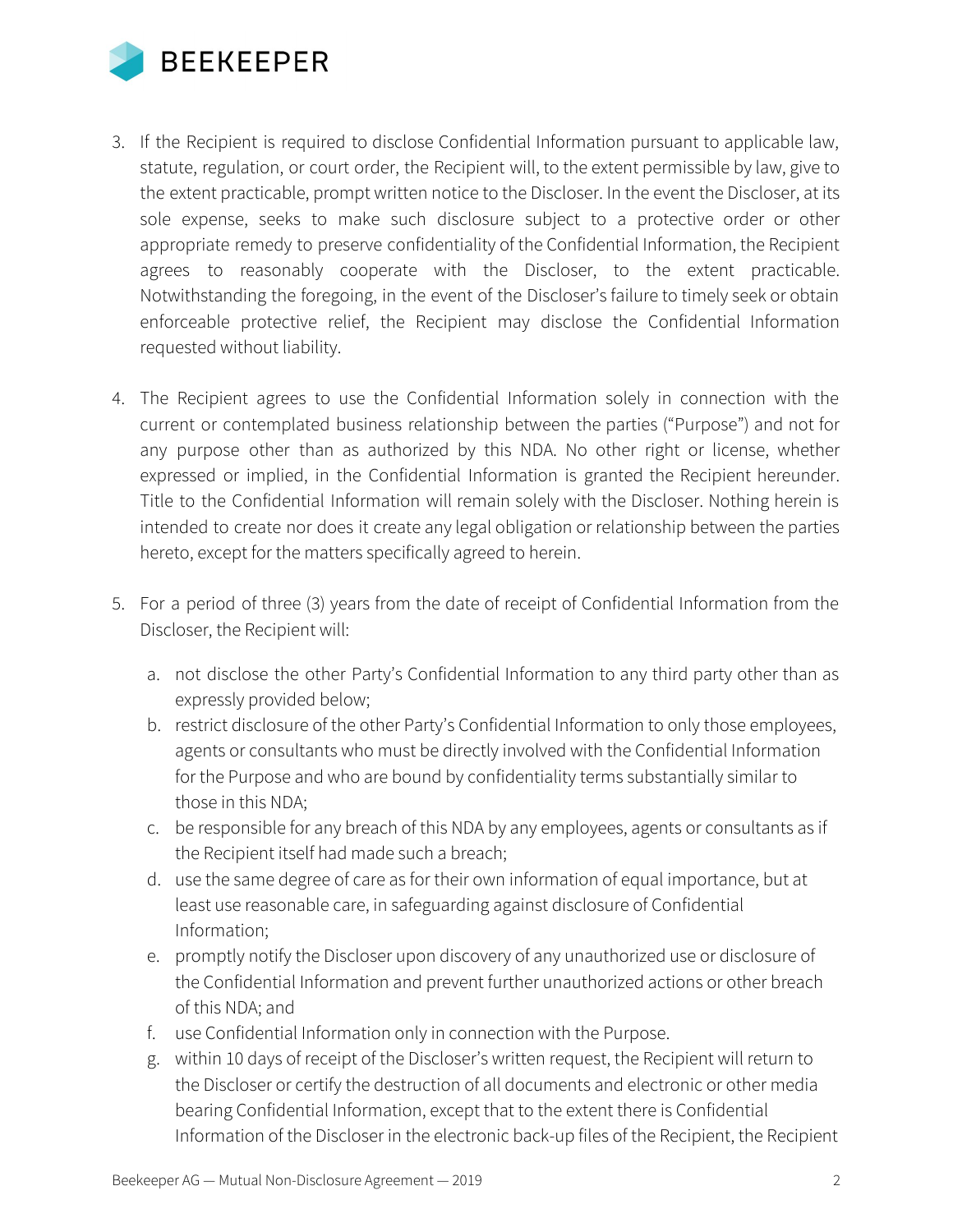

may keep such Confidential Information until destroyed according to its regular document destruction policies.

- 6. The term of this NDA is three (3) years from the Effective Date. Either Party may terminate this NDA for any reason by giving 30 days' written notice to the other Party. The Recipient's obligations regarding Confidential Information as stated in paragraph 5 above, and 7, 8 and 9 below will survive the expiration or termination of this NDA.
- 7. The existence and terms of this NDA are Confidential Information.
- 8. Due to the valuable and unique character of the Confidential Information, the parties agree that the unauthorized dissemination of same would destroy or diminish the value of such Confidential Information. Damages from such dissemination would be impossible to calculate. Therefore the Discloser has the right to seek injunctive relief against the Recipient and shall in addition to any other available relief be entitled to recover its reasonable costs and attorney's fees. Further in the event of litigation relating to this NDA the prevailing party shall be entitled to recover its reasonable attorney's fees and expenses.
- 9. ALL CONFIDENTIAL INFORMATION IS PROVIDED "AS IS." NO PARTY MAKES ANY WARRANTY, EXPRESSED OR IMPLIED, REGARDING THE SUFFICIENCY OR ACCURACY OF THE CONFIDENTIAL INFORMATION, AND ALL WARRANTIES OF MERCHANTABILITY, FITNESS FOR PURPOSE AND NON-INFRINGEMENT ARE EXPRESSLY EXCLUDED. IN NO EVENT WILL A PARTY BE LIABLE TO THE OTHER FOR ANY LOSS OF PROFITS, LOSS OF USE, INDIRECT, INCIDENTAL, CONSEQUENTIAL OR PUNITIVE, OR SPECIAL DAMAGES, WHETHER OR NOT FORESEEABLE. No license, expressed or implied, in the Confidential Information is granted other than to use the Confidential Information for the Purpose. The Discloser warrants that for any Confidential Information they disclose, they are authorized to disclose this information pursuant to this NDA. This NDA will not create a joint venture, partnership or any other business relationship.
- 10. This NDA is governed by the laws of Switzerland. All disputes arising out of or in connection with these terms shall be governed by substantive Swiss law, excluding the conflict of law rules and the laws in treaties, including but not limited to the Uniform Law on Purchases (Vienna treaty). The competent Courts of the Canton of Zurich shall have exclusive jurisdiction to settle any dispute which may arise out of or in connection with these terms.
- 11. This NDA may be executed by counterparts and all counterparts taken together constitute one instrument. This NDA constitutes the entire agreement between the Parties and supersedes any other written or oral agreements concerning this subject matter. This NDA may only be modified in writing by the Parties. Neither Party may assign their rights under this NDA without the prior written consent of the other Party.